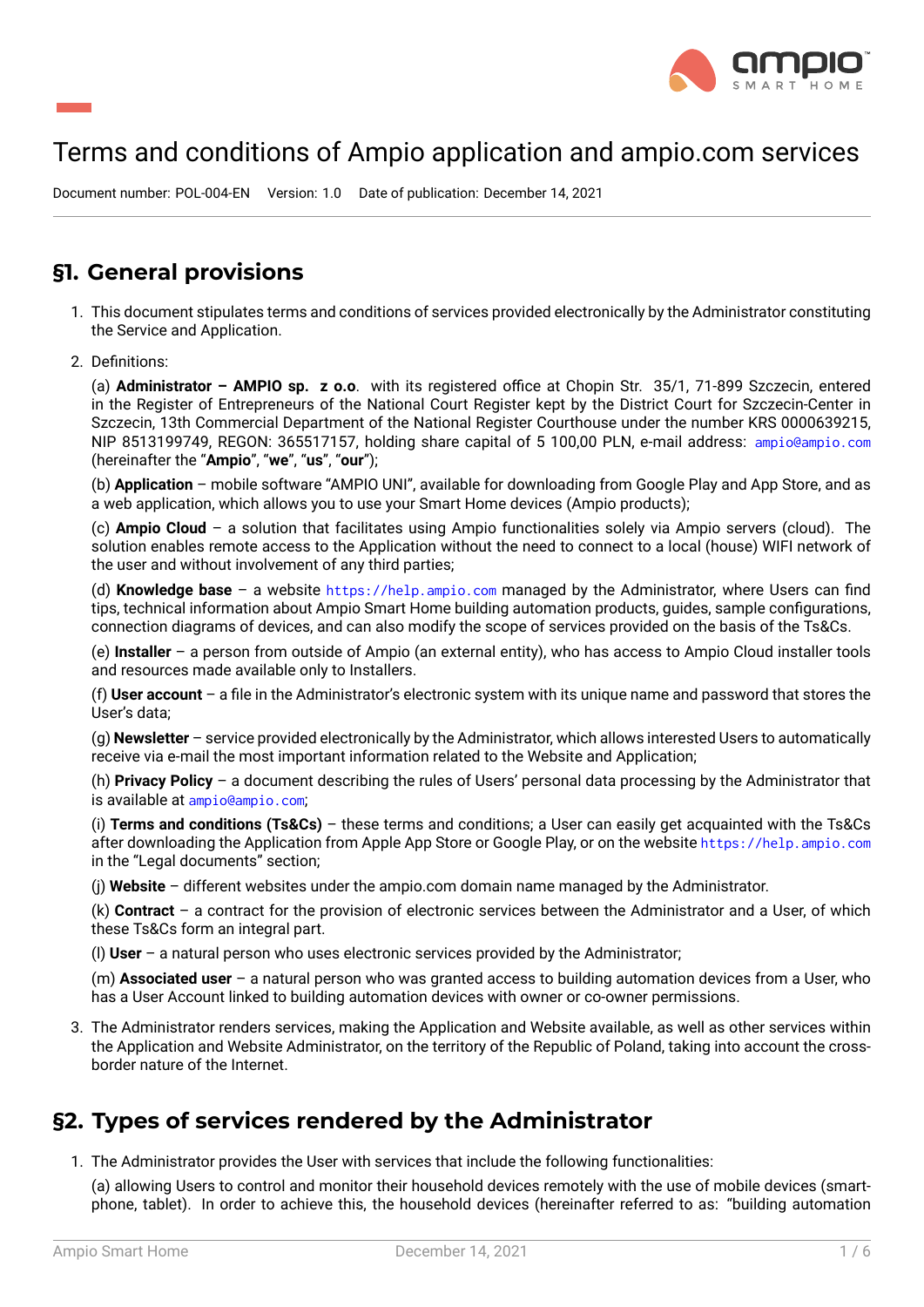devices") connect directly (in the case of smart devices) or indirectly (with the use of a controller/module) with the Ampio Cloud. The services include specifically:

- control of lighting;
- control of heating, air-conditioning and ventilation;
- control of gates and blinds' drives;
- security cameras monitoring;
- control of multimedia devices;
- status monitoring of connected devices and sensors;
- presence detection and simulation;
- predefinition and launching of scenes.
- (b) Application interface (appearance) customisation;
- (c) Newsletter distribution
- 2. A detailed scope of services rendered to the User, including limitations and expansions on the provisions of these Ts&Cs, may be announced in the Knowledge Base at any time, of which the Users will be notified by the Administrator.
- 3. In order for the User to be eligible to use the services described in point 1 above, the User must have an active User Account. The User has a chance to get acquainted with the service Ts&Cs before opening a User Account (registration).
- 4. In order for the User to use the services described above in pt. 1, the User must:
	- (a) be granted access to building automation devices through an Ampio Installer;
	- (b) have an active connection between the User Account and a building automation device via the Ampio Cloud.
- 5. The User Account allows one to create, manage and disable connections between User Accounts and building automation devices.
- 6. A User can manage the connections between building automation devices and a User Account via the Client Portal available via the web browser.
- 7. A User that has User Accounts linked to building automation devices with owner and co-owner permissions may add associated Users.
- 8. Within one User Account, a maximum of 10 connections with building automation devices may be created via the Ampio Cloud. The previously-mentioned limit is set regardless of the number of associated Users set.
- 9. Downloading and using the Application is free.
- 10. The Administrator renders a service via the Website the allows one to contact the Administrator via an electronic contact form. In order to do that, the User should enter his/her contact details, compose a message and send it, following the instruction provided by the Administrator.
- 11. The Administrator renders Newsletter services via the Application and/or Website. Using the Newsletter service requires providing an e-mail address by the User and granting consent to receiving the Newsletter by ticking the right checkbox.
- 12. The Administrator decides when and what gets distributed in the Newsletter.
- 13. Resignation from receiving the Newsletter is possible at any time by clicking on the deactivation link in any e-mail with the Newsletter.

#### **§3. The rules of using the website and application**

- 1. Detailed instructions regarding the use of Application and Website's functionalities are made available to the User in the form of messages displayed in the Application and on the Website. The Administrator can share selected tips, useful technical information, or installer guides via the Knowledge Base at their own discretion.
- 2. Each User is obliged to use the Website and Application in accordance with the Ts&Cs, applicable laws, rules of social conduct and good manners. It is prohibited to use the Website and Application to share illegal contents.
- 3. When using services provided by the Administrator, Users are prohibited from using words generally esteemed to be offensive or vulgar, and are obliged to behave and communicate in a way that does not breach the personal rights of the Administrator's personnel.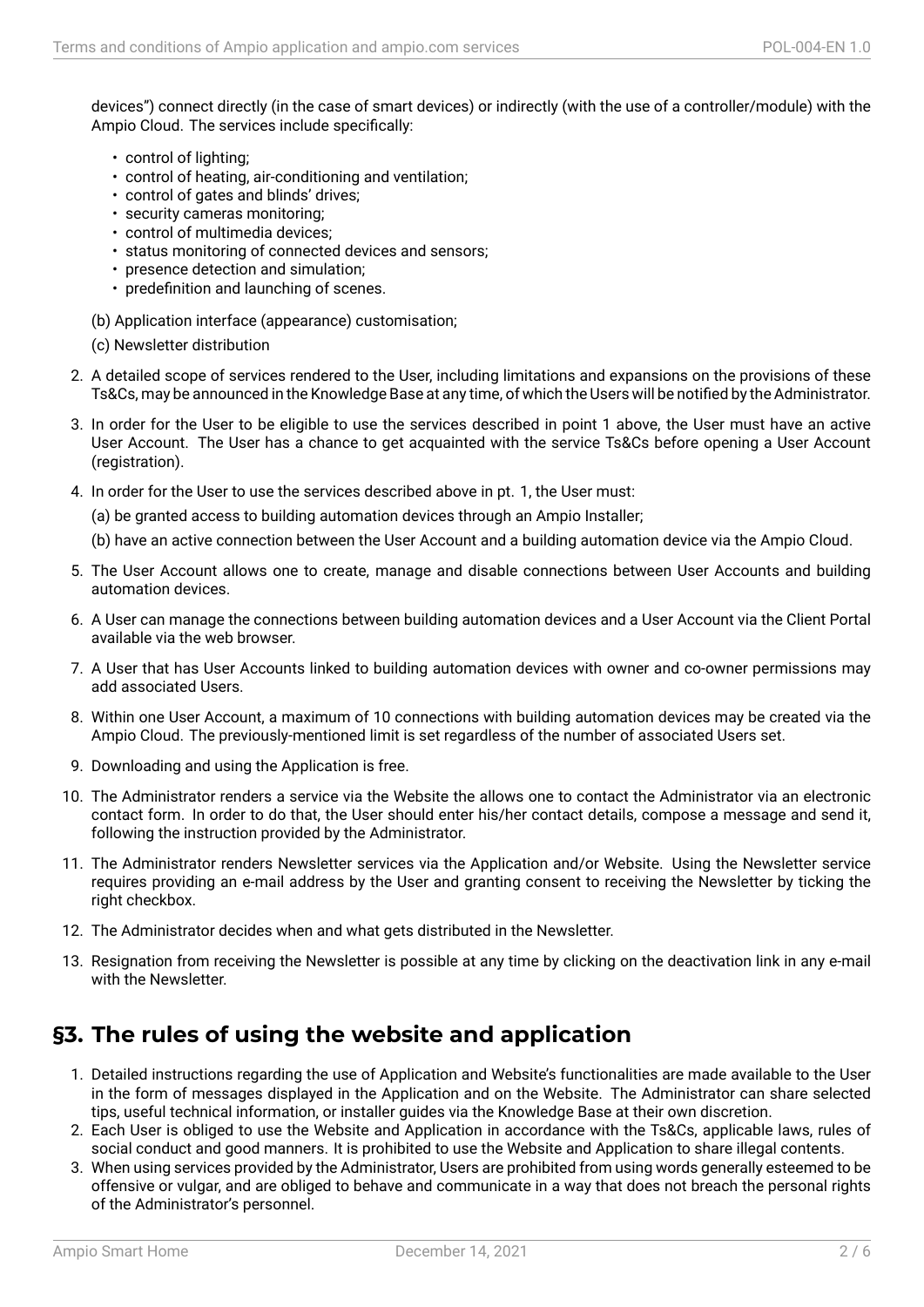- 4. Each User action performed within the Application or Website should respect any third-party rights especially these of other Website/Application Users.
- 5. While using the Website and Application, the User is required to provide true information, in accordance with the facts and protect them from access by unauthorised persons. It is also prohibited to share one's Account with other Users or third parties, or to use Accounts that belong to other Users.
- 6. Each User and third party that has access to the Website or Application is obliged to refrain from copying, editing, disseminating, transmitting, or using in any other way content shared on the Website or in the Application protected by Administrator's intellectual property rights, with the exception of permissible use. Any interferences into or use of the source code of the Application is prohibited.
- 7. The User's password giving access to the Website or Application is private and confidential.
- 8. Any exchanges of passwords between Users are prohibited.
- 9. Any attempts to enter harmful data (malware, including bots, viruses, spyware, "worms", etc.) into the Website and Application are prohibited.

## **§4. Technical conditions necessary for the use of the website and application**

- 1. A mobile device with an Android or iOS operating system and a stable Internet connection is required to use the Application.
- 2. What is required to use the Website is any computer, smartphone, or tablet with access to the Internet and Google Chrome, Mozilla Firefox or Safari browser installed in the latest version. Accessing the Website via a different browser is possible, but may cause irregularities in its operation.
- 3. The cost of data transfer required to download and use the Application is covered by the User, according to the conditions set out in contracts concluded between the User and telecommunications operators, or other Internet providers.
- 4. The Administrator recommends that the Users use built-in security tools of mobile devices, such as biometrics (e.g. fingerprints or face recognition), gestures, or PIN codes in order to ensure that the User data available in the Application are protected from unauthorised access of third parties.

#### **§5. User**

1. Services provided by the Administrator in the Application may be used by adults aged 18, or more. Minors may use the Application services exclusively with the knowledge and consent, or under the supervision of their legal or actual guardians.

### **§6. Conclusion and termination of a contract for the supply of electronically provided services**

- 1. A Contract is concluded between the Administrator and a User, when a User Account is created in the Application. A prerequisite of creating a User account is the acceptance of the Ts&Cs and confirmation of getting acquainted with the Privacy Policy.
- 2. Creation of a User Account may be done by:

(a) using authentication services: Sign in with Apple (Apple), Google Sign-in (Google) and Facebook Login (Facebook);

(b) providing an e-mail address and setting up a unique password;

- 3. A contract for the supply of electronically provided services between the User and the Administrator is terminated with the deletion of a User Account in Ampio Cloud.
- 4. Providing services to the User by the Administrator is done in accordance with these Ts&Cs and the provisions of the Polish law.
- 5. A User who removes the Application from his/her device loses only access to its functionalities and data associated with his/her User Account until reinstallation of the Application on his/her device and correct sign-in.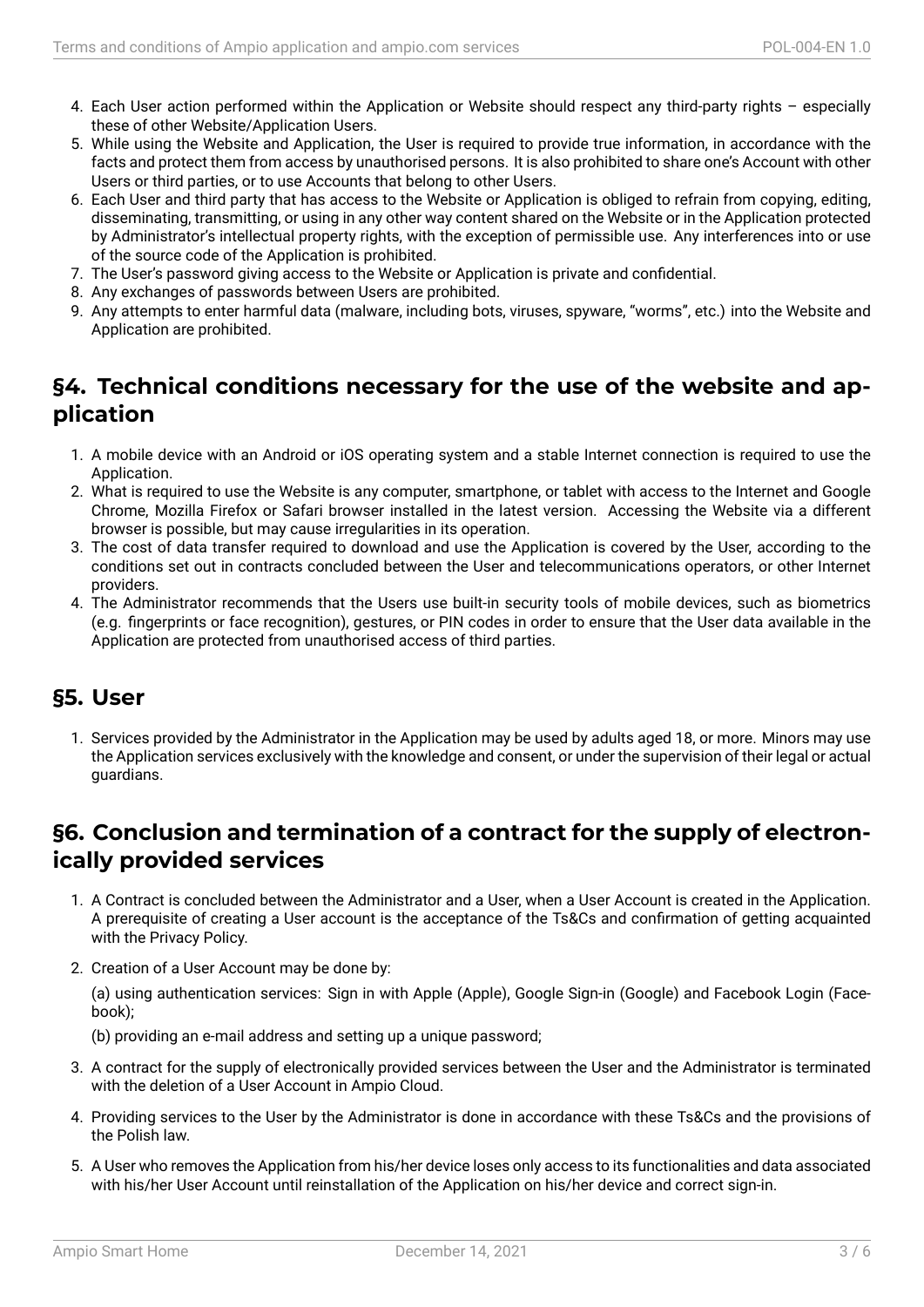- 6. At the User's explicit request submitted to ampio@ampio.com, the Administrator may deactivate the User Account (i.e. disable the User's login data in the Application). Reactivating the User Account requires contacting the Administrator via the above-mentioned e-mail address.
- 7. A User who violates the Terms and Con[ditions may be req](mailto:ampio@ampio.com)uested by the Administrator to cease such violations. In the case when the request proves ineffective and the User continues to breach the provisions of the Ts&Cs, the Administrator reserves the right to deactivate the User Account, which is tantamount to immediate termination of the contract for the supply of electronically provided services. The provisions of clauses 3 to 7 above shall be applied accordingly.
- 8. If the Administrator deleted or deactivated the User Account for the reasons specified in clause 6, setting up a new account by that same User, or reactivating the old account requires the User to send a request to ampio@ampio.com and the Administrator to approve the request.

### **§7. Complaints**

- 1. If a User decides that the Administrator does not provide services according to the Terms and Conditions, he/she may lodge a complaint. In such a situation, the User is requested to inform the Administrator about any shortcomings, so that the Administrator can address them.
- 2. A complaint shall be addressed to: AMPIO sp. z o.o., ul. Chopina 35/1, 71-450 Szczecin, or submitted via e-mail to: ampio@ampio.com.
- 3. The e-mail must contain: name and surname, e-mail address, a brief description of the reported issues, as well as related demands.
- 4. If the data or information provided in the complaint are incomplete, the Administrator will request that the User [submits complem](ampio@ampio.com)entary information within the provided scope, before handling the complaint.
- 5. The Administrator will address the submitted complaint within 30 days. A response to the complaint is sent only to an e-mail address, unless the User indicates a wish to receive the response with a regular post and provides a postal address in the lodged complaint.
- 6. Failure by the Administrator to reply within the prescribed 30 days results in the complaint being acknowledged as justified.

## **§8. Data transfer limits**

- 1. In the case of the User exceeding the free Ampio Cloud data transfer limit defined in the Knowledge Base, the transfer gets throttled.
- 2. The full data transfer speed is restored at the beginning of the next month.
- 3. The data transfer speed and limit may be restricted by the Administrator. The current restrictions are being published every time in the Knowledge Base.

## **§9. Protection of copyright**

- 1. The Administrator provides the User with a non-exclusive, territorially unlimited license to use the Application for the duration of the Contract. The User may not grant sublicenses, and the main license is not transferable to another entity without an explicit permission from the Administrator.
- 2. Any photos and other materials (including text, images, logos) published on the Website / Application are the property of the Administrator, or have been used with the permission of third parties who hold the copyrights.
- 3. It is prohibited to copy photos and other images, or texts published on the Website / Application, including sharing them on the Internet without a written consent from the Administrator or another third party holding the copyrights, with the exclusion of resources marked with an annotation that indicates an exemption from complying with the abovementioned provision.
- 4. It is also prohibited for external parties to download photos, images, texts and other materials from the Website / Application and to use them for commercial and marketing purposes, with the exclusion of resources marked with an annotation that indicates an exemption from complying with the abovementioned provision.
- 5. Using of the above-mentioned materials without a written consent of the Administrator or another third party holding the copyrights is illegal and may give rise to initiating civil or criminal proceedings against the person who commits such an infringement.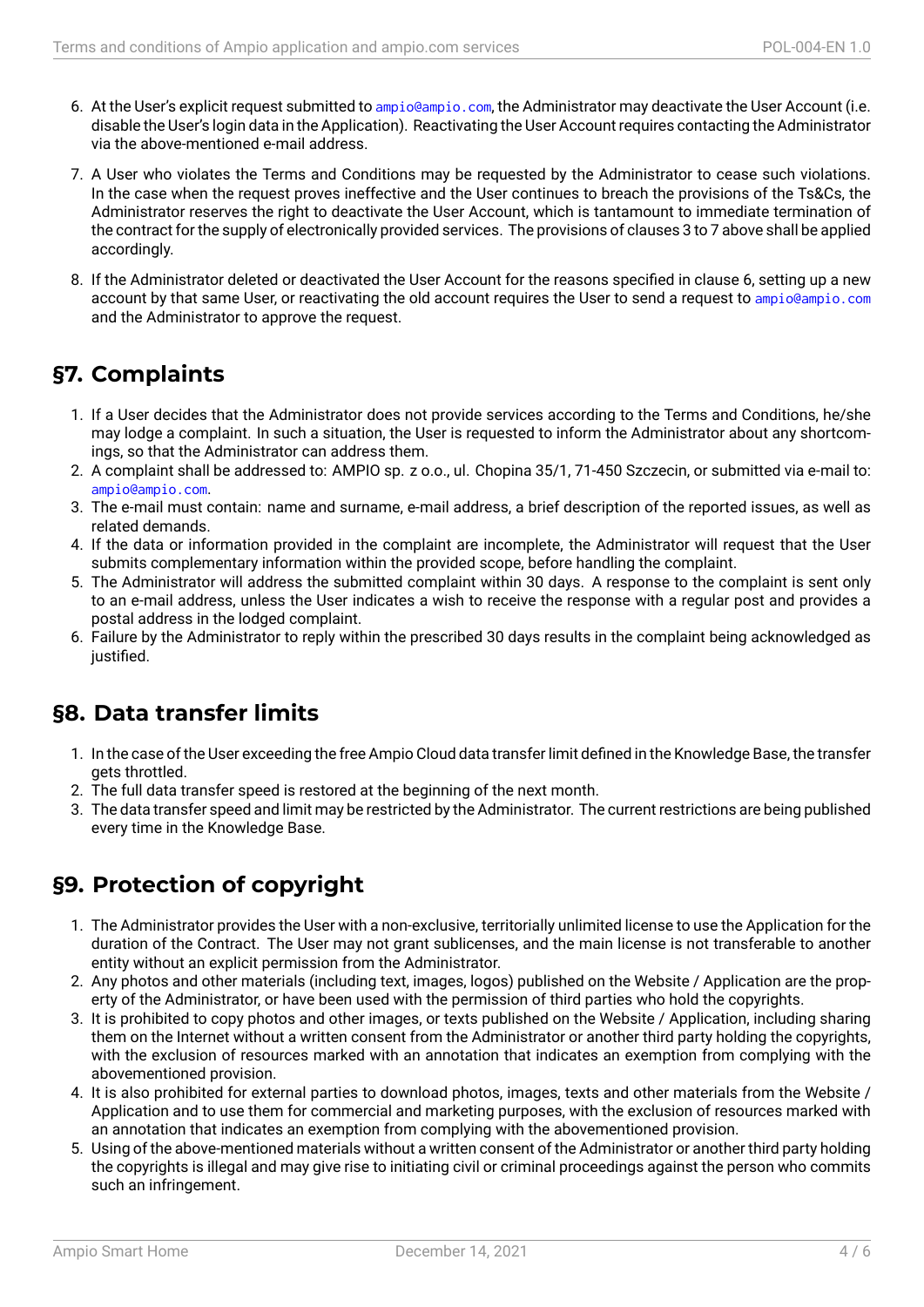## **§10. Personal data protection**

1. The principles of processing Users' personal data are stipulated in the Privacy Policy.

## **§11. Liability**

- 1. The Administrator shall not be liable for non-performance or improper performance of the Administrator's obligations, which result from not meeting the requirements, or breaching the rules stipulated in the Ts&Cs, or the Contract by the User. Especially, the Administrator shall not be held responsible for any interruptions or difficulties in providing the services caused by poor quality, or instability of the User's internet connection.
- 2. Neither Party will be liable for non-performance or improper performance of their obligations due to force majeure. In the Contract and Ts&Cs, force majeure is understood as any external, unpredictable event out of the Administrator or User's control, which occurred after the commencement of the Contract, or which meets the criteria established by the Polish jurisprudence.

### **§12. Special provisions regarding consumer contracts**

- 1. In the case when a User who is a Consumer (hereinafter: "**Consumer**") lodges a complaint about the quality of services offered by Ampio, and Ampio does not accept the claim, the User has a possibility of having recourse to an out-of-court complaint and redress mechanisms.
- 2. Out-of-court complaint and redress mechanisms include, among others:

(a) proceedings before the Permanent Consumer Arbitration Court at the Trade Inspection;

(b) request for the opening of mediation proceedings to the Voivodship inspector of the Trade Inspection;

(c) intervention of a county (city) Consumer Ombudsman, or an institution, whose statutory areas of responsibilities include the protection of consumer rights (e.g. the Polish Consumer Federation, the Association of Polish Consumers);

(d) online dispute resolution by ODR entities. The European Committee also makes an ODR platform available for the resolution of disputes between consumers and enterprises. It is available on: https://ec.europa.eu/consumers/ odr/.

- 3. Detailed information regarding the resolution of consumer disputes, including the possibility of the Consumer using out-of-court complaint and redress mechanisms, as well as the rules of such p[rocedures are available in the head](https://ec.europa.eu/consumers/odr/) [office](https://ec.europa.eu/consumers/odr/)s or on the websites of Voivodship Inspectorates of Trade Inspection, and on: https://www.uokik.gov.pl/ consumer\_protection\_in\_poland.php.
- 4. For the resolution of any disputes between Ampio and a Consumer, the governing law shall be the Polish law, and the competent court shall be the common court with jurisdiction in the place of Ampi[o's registered address.](https://www.uokik.gov.pl/consumer_protection_in_poland.php)
- 5. [Provisions of these Terms and Conditi](https://www.uokik.gov.pl/consumer_protection_in_poland.php)ons regarding consumer rights shall apply accordingly to sole proprietors and those who enter into a contract not directly related to their commercial activities, when the content of the contract stipulates that it is not of professional nature, in particular, arising from the subject of performed economic activity registered on the basis of provisions on the Central Register and Information on Economic Activity.
- 6. Ampio stipulates that it is not permissible for the Consumer to act as a natural person entering into a legal transaction with Ampio directly related to his/her economic activity or work, and to act as a natural person entering into a legal transaction with Ampio not directly related to his/her economic activity or work, hence exercising the consumer rights, within one contract. It is only possible to make separate purchases, one of professional nature, and another in personal capacity.

## **§13. Final provisions**

1. The Administrator reserves the right to impose restrictions in the use of the Website, or Application due to technical reasons, maintenance, or functionality improvements. At the same time, the Administrator is committed to making every effort to introduce the above-mentioned interruptions at night and for the shortest duration possible. Any planned interruptions will be communicated to the Users in advance.